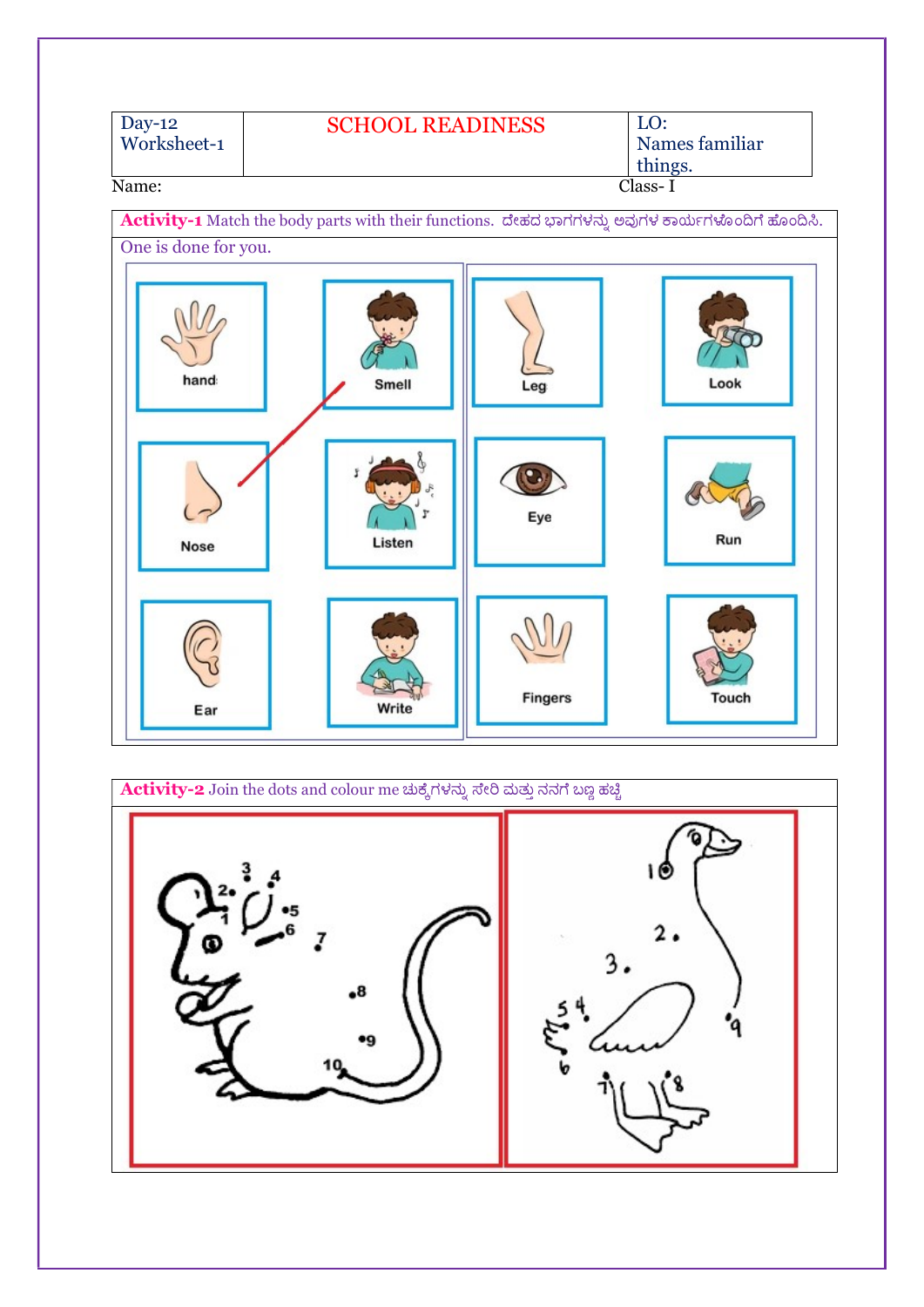

| <b>Activity-4</b> My Corner-Draw an animal<br>which you like and colour it. ನಿನಗೆ<br>ಇಷ್ಟವಾಗುವ ಪ್ರಾಣಿ ಚಿತ್ರ ತೆಗೆದು ಬಣ್ಣ ಹಚ್ಚು | <b>Activity-5</b> Paste- Cut a picture of an animal<br>from an old newspaper and paste it<br>down.ಹಳೆಯ ಪತ್ರಿಕೆಯಿಂದ ಪ್ರಾಣಿಯ ಚಿತ್ರವನ್ನು ಕತ್ತರಿಸಿ<br>ಕೆಳಗೆ ಅಂಟಿಸು. |
|-------------------------------------------------------------------------------------------------------------------------------|-----------------------------------------------------------------------------------------------------------------------------------------------------------------|
|                                                                                                                               |                                                                                                                                                                 |
|                                                                                                                               |                                                                                                                                                                 |
|                                                                                                                               |                                                                                                                                                                 |
|                                                                                                                               |                                                                                                                                                                 |

Note to the facilitator ಮಾರ್ಗದರ್ಶಕರಿಗೆ ಸೂಚನೆ ಮೇಲಿನ ಎಲ್ಲಾ ಚಟುವಟಿಕೆಗಳನ್ನು ಮಾಡಲು ಮಗುವಿಗೆ ಸಹಾಯ ಮಾಡಿ

Note to the teacher:

Give stars according to the child's performance